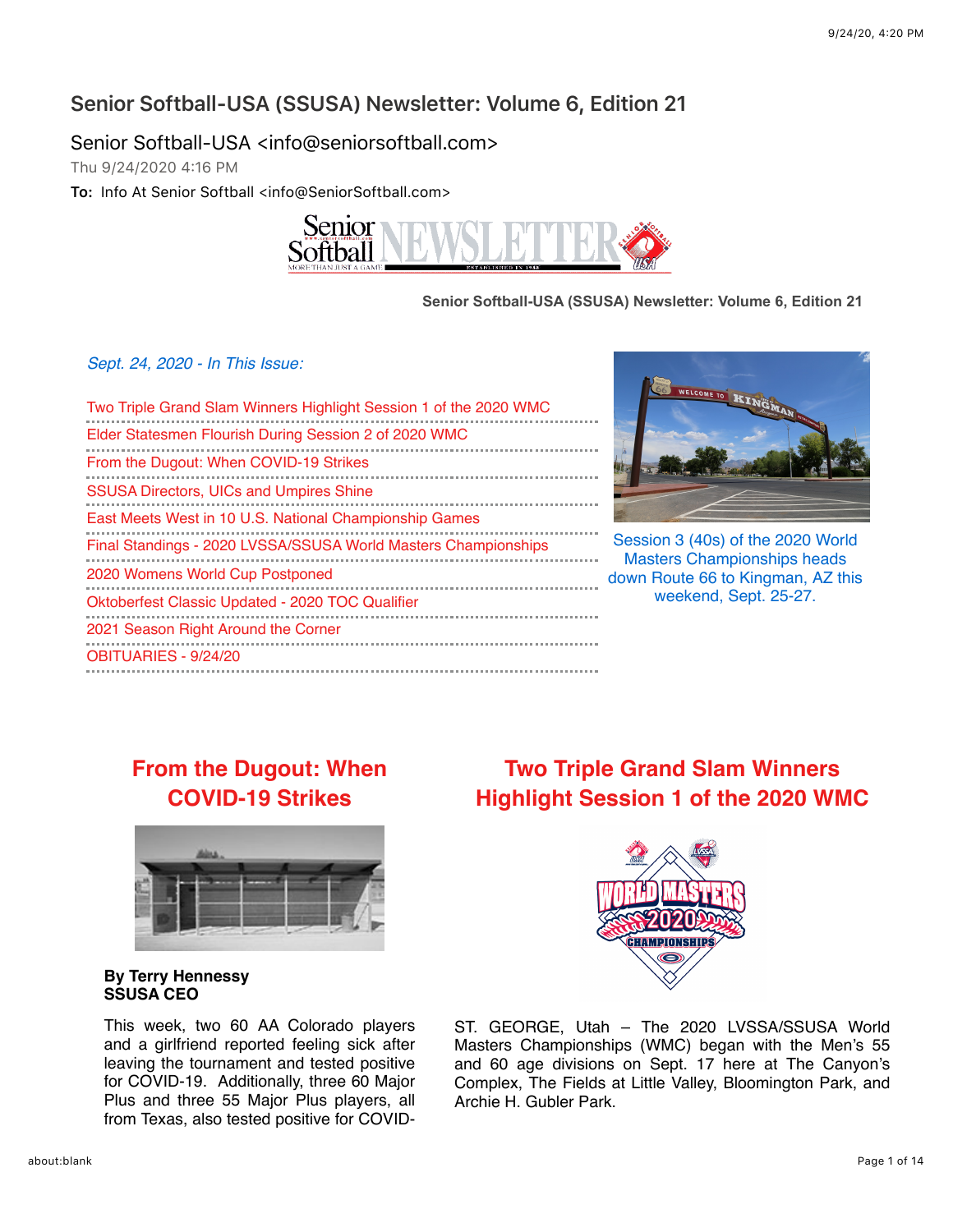19.

As soon as we found out about the cases, we contacted all the 55 and 60 division managers of teams and we strongly recommended their players be tested as soon as possible. We also asked that they let us know as soon as possible if there were other cases.

The hotels in which the players stayed were contacted, as well.

To put this in perspective, this is nine people out of more than 2,000 players in the first session. However, we could not take any chances.

We found out about the first reported cases on Monday afternoon, and Tuesday morning we dramatically tightened the restrictions on the fields in hopes of staving off any spread of the virus during the second and third sessions of the WMC.

All spectators were moved out of the complex and required to watch the games from outside the outfield fence. Masks in the complex were strictly enforced.

We have been asked why we don't just stop holding tournaments until there is a vaccine.

We believe the nature of the sport, the good health of players, and the pandemic rules we put into place make the tournaments as safe as possible for those players who want to compete.

We have been able to run 27 of the 90 tournaments we normally hold. Thousands of players have competed and only a handful of those have contracted COVID-19 – and almost all of those cases resulted from family gatherings, not the tournaments.

More importantly, there have been no serious cases or deaths reported from our tournaments.

There is still a risk.

Players and their families need to make up their own minds on that risk: We cannot and do not pretend to guarantee that no

A total of 136 teams, representing 26 states, played across eight divisions over a four-day span.

All but one division featured a U.S. National Game - which pits the winner of the Eastern National Championships against the winner of the Western National Championships.

In the seven games, the Western Champs held a 4-3 advantage over the Eastern Champs.

Winners of the Eastern/Western National Championships, the U.S. National Championship Game, and the World Masters Championship, complete the elusive Triple Grand Slam.

Two teams, Michael's Automotive Group 55 (WA) and LPC/Dudley 60 (CA), went on to complete the Triple Grand Slam; while three others posted runner-up finishes, falling just short.

## **Men's 55 Major Plus (9 teams)**

In the nine-team Men's 55 Major Plus Division, San Antonio Softball (TX) defeated Ohio Elite/R Sports 37-32 to win the U.S. National Championships. The win locked up the top seed for the Western National Champs.

In bracket play, San Antonio Softball would go on to reach the championship game; however, the team would come up just short, falling to Sommerville Softball (CA) 31-25 in the championship game.

Sommerville completed a perfect tournament, going 2-0 in seeding, and 4-0 in bracket play. For Sommerville, this marks the team's third straight World Masters Championship win.

Kelleher Firm/LeMay/Blue Mountain (FL) finished in third place after winning four straight elimination games, while Ohio Elite rounded out the top four.

# **Men's 55 Major (25 teams)**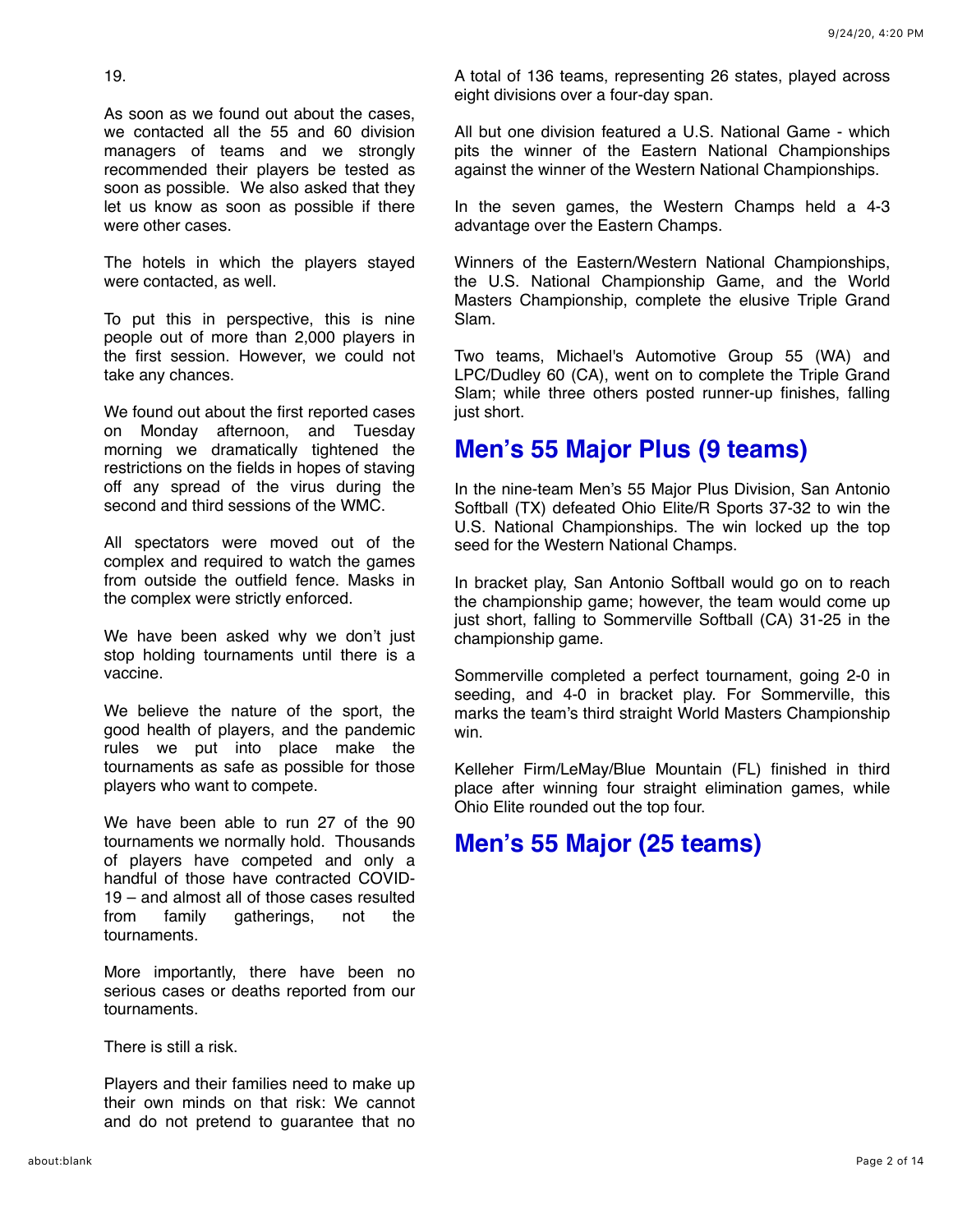one will contract COVID-19 at a tournament. Our goal is to make the tournaments as safe as possible for those who recognize the risks and still want to compete.

I played in the second session of the World Masters, just like several hundred other players. I will not ask anyone to take a risk that I am not willing to take myself. Having said that, I can't wait to get back to tournaments when we don't need all of these pandemic rules!

*Terry Hennessy is chief executive officer of Senior Softball USA and can be reached at [terryh@seniorsoftball.com.](mailto:terryh@seniorsoftball.com)*

# **[SSUSA Directors, UICs and](https://mandrillapp.com/track/click/30606666/seniorsoftball.com?p=eyJzIjoicnpCMGN2T010RWRqVDY0bFE3VFZnRkljSU4wIiwidiI6MSwicCI6IntcInVcIjozMDYwNjY2NixcInZcIjoxLFwidXJsXCI6XCJodHRwczpcXFwvXFxcL3NlbmlvcnNvZnRiYWxsLmNvbVxcXC8_bmV3cyZzdG9yeT0xNzE5XCIsXCJpZFwiOlwiN2ZmNTU2MTAwZDBmNDEyNWI1YjFjYmVmOWM2ZDVjNzRcIixcInVybF9pZHNcIjpbXCJlNWU4MWZkMjc5ODZmMDdlOTJiZTQyZmM1NWM1MjM5MzU3MjcxYzQ4XCJdfSJ9) Umpires Shine**

Officials at the first two sessions of the World Masters Championships here in St. George had to take on added weighty responsibility during the pandemic in an effort to make the tournament safe for players and spectators.

In the first session, they constantly patrolled the park reminding spectators to wear their masks. In the second session, after SSUSA was informed about COVID cases from players in the first session, directors and UICs had to move spectators outside the park, to watch from outside the outfield.

Most spectators understood and complied, but a few were rude and belligerent.

This is not in any director or UIC job description in a normal year, and SSUSA deeply appreciates the professionalism of the WMC directors and UICs in protecting players and spectators -- even when some resist their efforts.

# **[East Meets West in 10 U.S.](https://mandrillapp.com/track/click/30606666/seniorsoftball.com?p=eyJzIjoid3pGQjFheUQxNHZtbHVreGQxZEVuVXFtSklnIiwidiI6MSwicCI6IntcInVcIjozMDYwNjY2NixcInZcIjoxLFwidXJsXCI6XCJodHRwczpcXFwvXFxcL3NlbmlvcnNvZnRiYWxsLmNvbVxcXC8_bmV3cyZzdG9yeT0xNzE1XCIsXCJpZFwiOlwiN2ZmNTU2MTAwZDBmNDEyNWI1YjFjYmVmOWM2ZDVjNzRcIixcInVybF9pZHNcIjpbXCJlNWU4MWZkMjc5ODZmMDdlOTJiZTQyZmM1NWM1MjM5MzU3MjcxYzQ4XCJdfSJ9) National Championship Games**



**Pope Transport (WI) player trots home to score.**

The 25-team Men's 55 Major Division featured a bit of déjà vu in the U.S. National Championship, as WPI/Wilson Auto (ID) and Ameriprise FL Legends slugged it out for a second straight year.

In 2019, WPI edged out Ameriprise, 17-16; while this year, Ameriprise returned the favor, with a thrilling one-run win of their own, 16-15.

Neither team would make it to Championship Sunday, as Scrap Iron/Rocky Mountain Thunder (CO) polished off a perfect four-day stretch, going 2-0 in seeding and 6-0 in bracket play, including a 33-16 win over Pope Transport (WI) in the championship game.

Pope Transport won three straight elimination games to reach the championship game, before running out of gas.

Vandals (CA) finished in third place, while Bad Seed (CA) made a valiant run through the elimination side of the bracket with six straight wins, en route to their fourth place finish.

L.A.F (CA) and Rock N Legends 9 (TX) rounded out the six teams that advanced to Sunday.

# **Men's 55 AAA (31 teams)**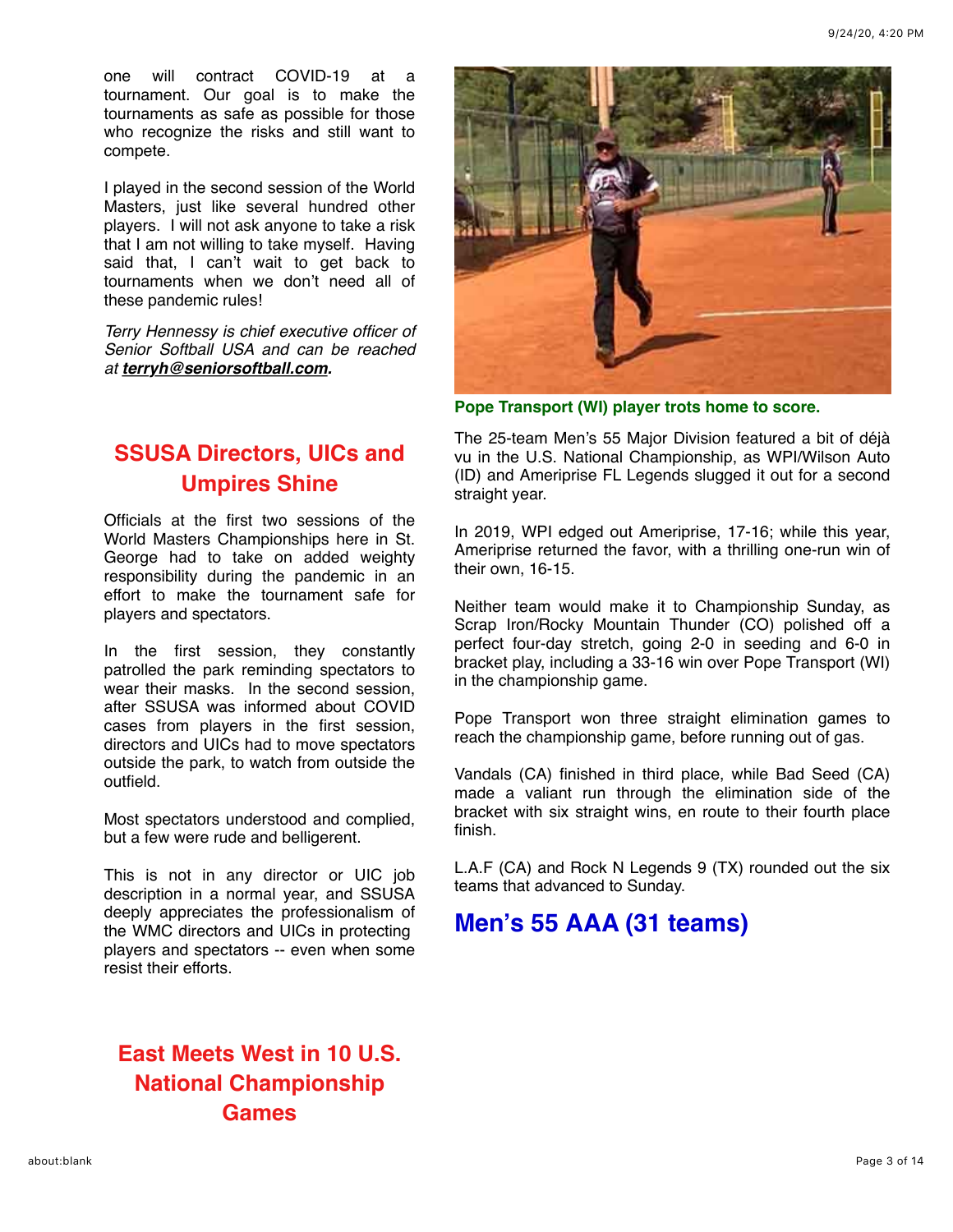Ten U.S. National Championship Games were held in the first two sessions of the 2020 LVSSA/SSUSA World Masters Championships in St. George, UT, Sept. 17 – 23.

The U.S. National Championship Game is the second leg of the Triple Grand Slam and takes place during seeding play, pitting the winners of the Eastern National Championships and Wester National Championships.

The Triple Grand Slam consists of winning the Eastern/Western National Championship, the U.S. National Championship Game, and the World Masters Championship.

Because the U.S. National Game is a guaranteed seven-inning game, the winner earns the top seed in bracket play, while the loser takes the second seed.

Overall, teams from the East held a 6-4 advantage in the games.

### *U.S. National Championship Game Results*

Men's 55 Major Plus San Antonio Softball Club (TX) def. Ohio Elite/R Sports, 37-32

Men's 55 Major Ameriprise Florida Legends def. WPI/Wilson Auto (ID), 16-15

Men's 55 AAA Michael's Automotive Group (WA) def. Old Stars (IN), 19-8

Men's 60 Major Plus LPC/Dudley (CA) def. Omega IT Services, LLC (VA), 24-8

Men's 60 Major: Chicago Prime (IL) def. Vegas Elite (NV), 16-11

Men's 60 AAA: Vecter Scorpions (FL) def. Sidewinders (AZ), 20-19

Men's 60 AA: Full Throttle (AZ) def. NoVa Storm (VA), 27-21



**Bond 1234/OSS/Phil's Painting (MA) firstbaseman awaits the throw.**

In the 31-team Men's 55 AAA Division, Michael's Automotive Group (WA) completed the Triple Grand Slam. The Western National Champs defeated Old Stars (IN), 19-8, in the U.S. National Championship Game, and then went on to post a perfect 5-0 record in bracket play, including a 16-2 in in the championship game over Bond 1234/OSS/Phil's Painting (MA).

After dropping their first game in bracket 19-17 against Graywolves (NM), Bond 1234/OSS/Phil's Painting rattled off an incredible eight straight victories to reach the championship game.

Trachsel Auto Body (OR) finished in third place, while Old Stars rounded out the top four.

Overall, eight teams advanced to Championship Sunday, with Six Five O's (CA), KC Vintage (MO), Texas Heat, and STL Road Dogs (MO) accounting for the other four.

# **Men's 55 AA (4 teams)**

So Cal Riptide (CA) posted a perfect 3-0 record in bracket play, including a thrilling 14-13 win over top seed Arizona Blaze in the championship game of the Men's 55 AA Division.

Spin Tees (WA), the U.S. National Champion by default, finished in third place.

Morris Clark Roofing & Siding (WA) rounded out the fourteam division.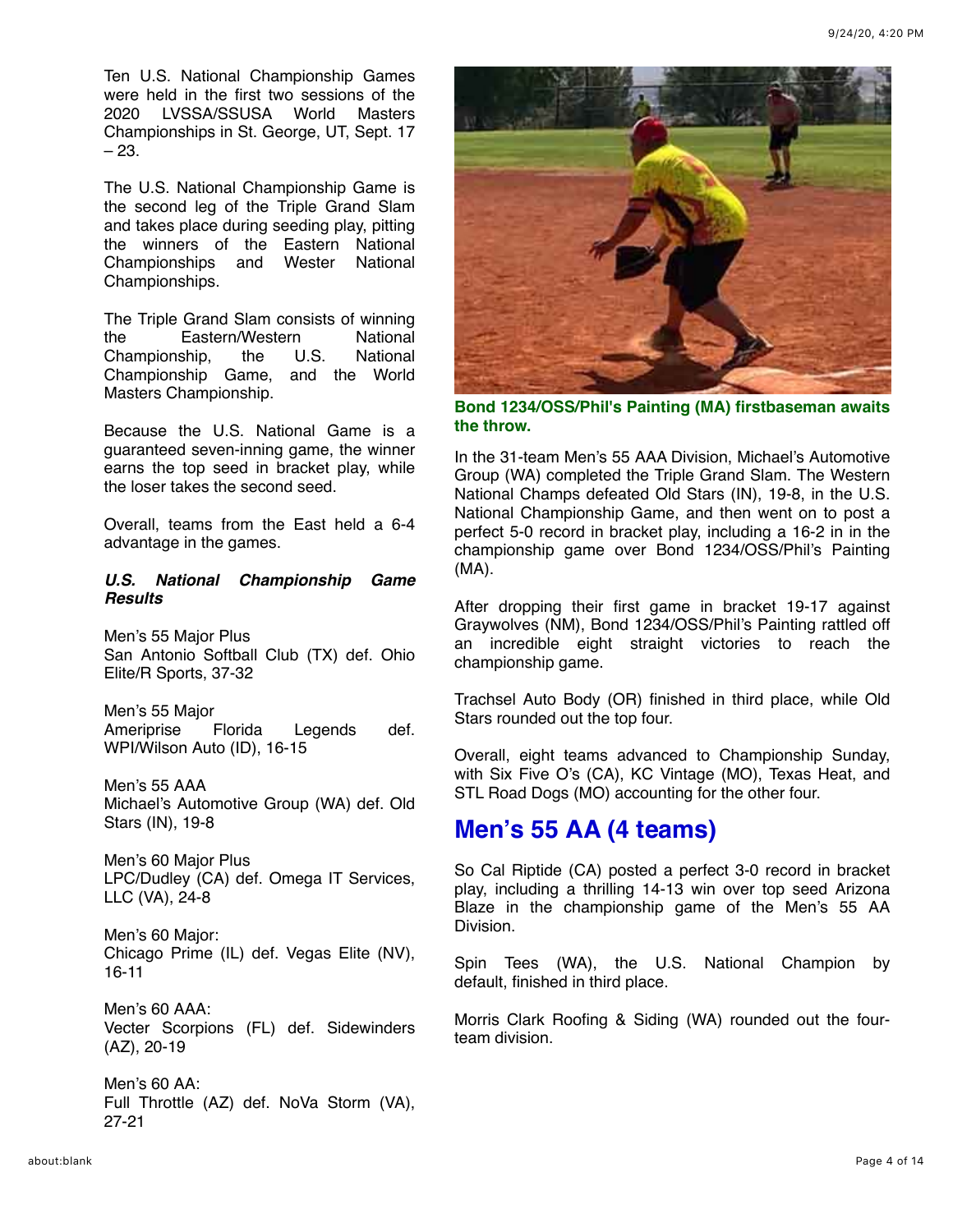Men's 65 Major: New Jersey Hitmen def. Top Gun Elite (CA), 21-20

Men's 70 Major Plus: Venom (FL) def. OMEN (CA), 17-13

Men's 75 Major: Venom (FL) def. Tharaldson's (NV), 21-17

# **Final Standings - 2020 LVSSA/SSUSA World [Masters Championships](https://mandrillapp.com/track/click/30606666/seniorsoftball.com?p=eyJzIjoiblgtYkdTeGVRSjRKb0xtb1NYRDNhdmFsVldRIiwidiI6MSwicCI6IntcInVcIjozMDYwNjY2NixcInZcIjoxLFwidXJsXCI6XCJodHRwczpcXFwvXFxcL3NlbmlvcnNvZnRiYWxsLmNvbVxcXC8_bmV3cyZzdG9yeT0xNzE2XCIsXCJpZFwiOlwiN2ZmNTU2MTAwZDBmNDEyNWI1YjFjYmVmOWM2ZDVjNzRcIixcInVybF9pZHNcIjpbXCJlNWU4MWZkMjc5ODZmMDdlOTJiZTQyZmM1NWM1MjM5MzU3MjcxYzQ4XCJdfSJ9)**

Below are the final standings from Sessions 1 & 2 (Men's 55 - 85) of the World Masters Championships.

Congratulations to all winners!

### *Men's 55 Major Plus (9 teams)*

**1. Sommerville Softball (CA) - TOC 2. San Antonio Softball Club (TX) – U.S. National Champ**

3. Kelleher Firm/LeMay/Blue Mountain (FL) 4. Ohio Elite/R Sports

#### *Men's 55 Major (25 teams)*

**1. Scrap Iron/Rocky Mountain Thunder (CO) – TOC** 2. Pope Transport (WI)

- 3. Vandals (CA)
- 
- 4. Bad Seed (CA)

**\*Ameriprise FL Legends - U.S. National Champ**

*Men's 55 AAA (31 teams)* **1. Michael's Automotive Group – TOC / U.S. National Champ / Triple Grand Slam** 2. Bond 1234/OSS/Phil's Painting (MA) 3. Trachsel Auto Body (OR) 4. Old Stars (IN)

*Men's 55 AA (4 teams)* **1. So Cal Riptide (CA) – TOC** 2. Arizona Blaze **3. Spin Tees (WA) - U.S. National Champ (default)** 4. Morris Clark Roofing & Siding (WA)

*Men's 60 Major Plus (4 teams)* **1. LPC/Dudley (CA) – TOC / U.S.** **[CLICK HERE](https://mandrillapp.com/track/click/30606666/www.seniorsoftball.com?p=eyJzIjoiMjdPRWd2c1kzZjlic0pyQ0dkVndkdVFBX3c0IiwidiI6MSwicCI6IntcInVcIjozMDYwNjY2NixcInZcIjoxLFwidXJsXCI6XCJodHRwczpcXFwvXFxcL3d3dy5zZW5pb3Jzb2Z0YmFsbC5jb21cXFwvd2NcXFwvd2MyMDIwXFxcL1dNQy0yMC01NS5wZGZcIixcImlkXCI6XCI3ZmY1NTYxMDBkMGY0MTI1YjViMWNiZWY5YzZkNWM3NFwiLFwidXJsX2lkc1wiOltcIjdlYjczNzgzZDY2N2YzMWEwZGM5YTFmMmVmNjU0YmViNGIwMWJjNGRcIl19In0) for full game-by-game scores of the Men's 55 Divisions (make sure to refresh your page).**

### **Men's 60 Major Plus (4 teams)**

The Men's 60 Major Plus Division featured a Triple Grand Slam winner.

Western Champ LPC/Dudley (CA) defeated Eastern Champ Omega IT Services, LLC (VA) 24-8 in the U.S. National Championship Game to complete the second leg.

In bracket play, LPC/Dudley cruised to the championship game, where they dropped a slugfest, 48-46, against Omega. The Western Champs would avenge that loss with a 29-14 victory in the "if" game.

The win continues a dominant run for LPC/Dudley, as the win marks the team's fourth straight victory in the Men's 60 Major Plus Division (2017-2020), and second Triple Grand Slam title (2017). The team also won the Men's 55 Major Plus Division in 2016.

Texas Crush Sixties finished in third place, while Samurai (CA) rounded out the four team division.

### **Men's 60 Major (20 teams)**



**Minnesota Merchants player up at bat in the championship game.**

In the U.S. National Championship game in the 20-team Men's 60 Major Division, Chicago Prime (IL) knocked off Vegas Elite (NV), 16-11.

Setting its sights on the Triple Grand Slam, Chicago Prime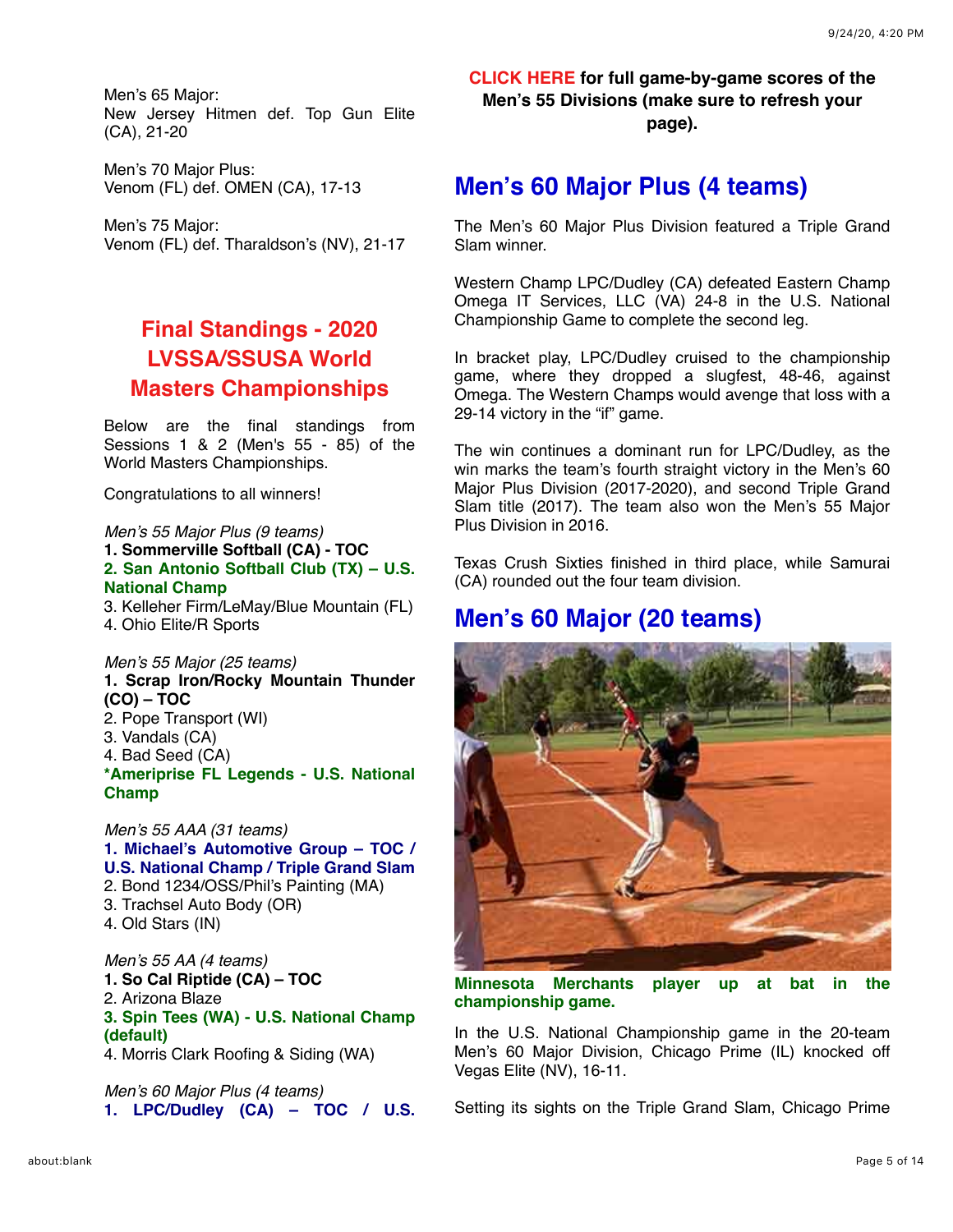#### **National Champ / Triple Grand Slam**

- 2. Omega IT Services, LLC (VA)
- 3. Texas Crush Sixties
- 4. Samurai (CA)

*Men's 60 Major (20 teams)*

### **1. Minnesota Merchants – TOC 2. Chicago Prime (IL) – U.S. National Champ**

3. Scrap Iron/Rocky Mountain Thunder (CO)

4. Dudley Lightning Midwest (MO)

#### *Men's 60 AAA (27 teams)*

**1. 50 Caliber Silver St. Louis (MO) – TOC**

- 2. Weekend Warriors (CA)
- 3. Scrap Iron Heavy Metal (CO)

**4. Vecter Scorpions (FL) – U.S. National Champ**

*Men's 60 AA (16 teams)*

- **1. Texas Legends TOC**
- **2. Full Throttle (AZ) U.S. National Champ** 3. Buck Run Farms (NE)
- 4. MN Lumberjacks
- 

#### *Men's 65 Major Plus (3 teams)* **1. Timberworks/Adidas (CA) – TOC / Triple Grand Slam** 2. Minnesota Masters/Ancell

- 
- 3. Arizona Ancient

### *Men's 65 Major (18 teams)*

- **1. Top Gun Elite (CA) TOC**
- 2. BlueSpeed AV (MO)
- 3. Ted Todd Insurance (FL)
- 4. KC Kids (MO)

**\*New Jersey Hitmen – U.S. National Champ**

*Men's 65 AAA (17 teams)* **1. North Idaho Softball Club (MT) – TOC** 2. Team Texas San Antonio 3. Chicago Prime (IL) **4. Cut Loose (CA) – U.S. National Champ (Default)**

*Men's 65 AA (8 teams)* **1. Bags Softball (IA) – TOC** 2. Oklahoma Street Outlaws **3. Scrap Iron Diamonds (CO) – U.S. National Champ (Default)** 4. Duke City Dynamite (NM)

*Men's 70 Major Plus (2 teams)* **1. OMEN (CA) – TOC**

advanced to the championship game, but fell just short, losing 31-26 against Minnesota Merchants.

After going 0-2 in seeding play to enter bracket play as the No. 18 seed, Minnesota Merchants regrouped and posted a perfect 6-0 record en route to the championship victory.

The No. 19 seed, Scrap Iron/Rocky Mountain Thunder (CO) finished in third place following an impressive run through the elimination side of the bracket with six straight wins.

Dudley Lightning Midwest (MO) finished in fourth place.

Six teams in total advanced to Championship Sunday, as Houston Fire (TX) and Arizona Elite were the other two teams.

## **Men's 60 AAA (27 teams)**



**Weekend Warriors (CA) player up at bat in the championship game.**

In the 27-team Men's 60 AAA Division, the U.S. National Championship Game was a nail-biter, as Vecter Scorpions (FL) squeaked out a 20-19 win over Sidewinders (AZ).

In bracket play, Vecter Scorpions would eventually finish in fourth place, falling short of the Triple Grand Slam.

Coming from the No. 18 spot, 50 Caliber Silver St. Louis (MO) went 6-0 in bracket play, including a 14-9 win over Weekend Warriors (CA) in the championship game.

Scrap Iron Heavy Metal (CO) finished in third place.

Eight teams advanced to Championship Sunday, as Yeahoos (WA), Scrap Iron Xplosion (CO), Trachsel Auto Body (OR) and Sidewinders were the others.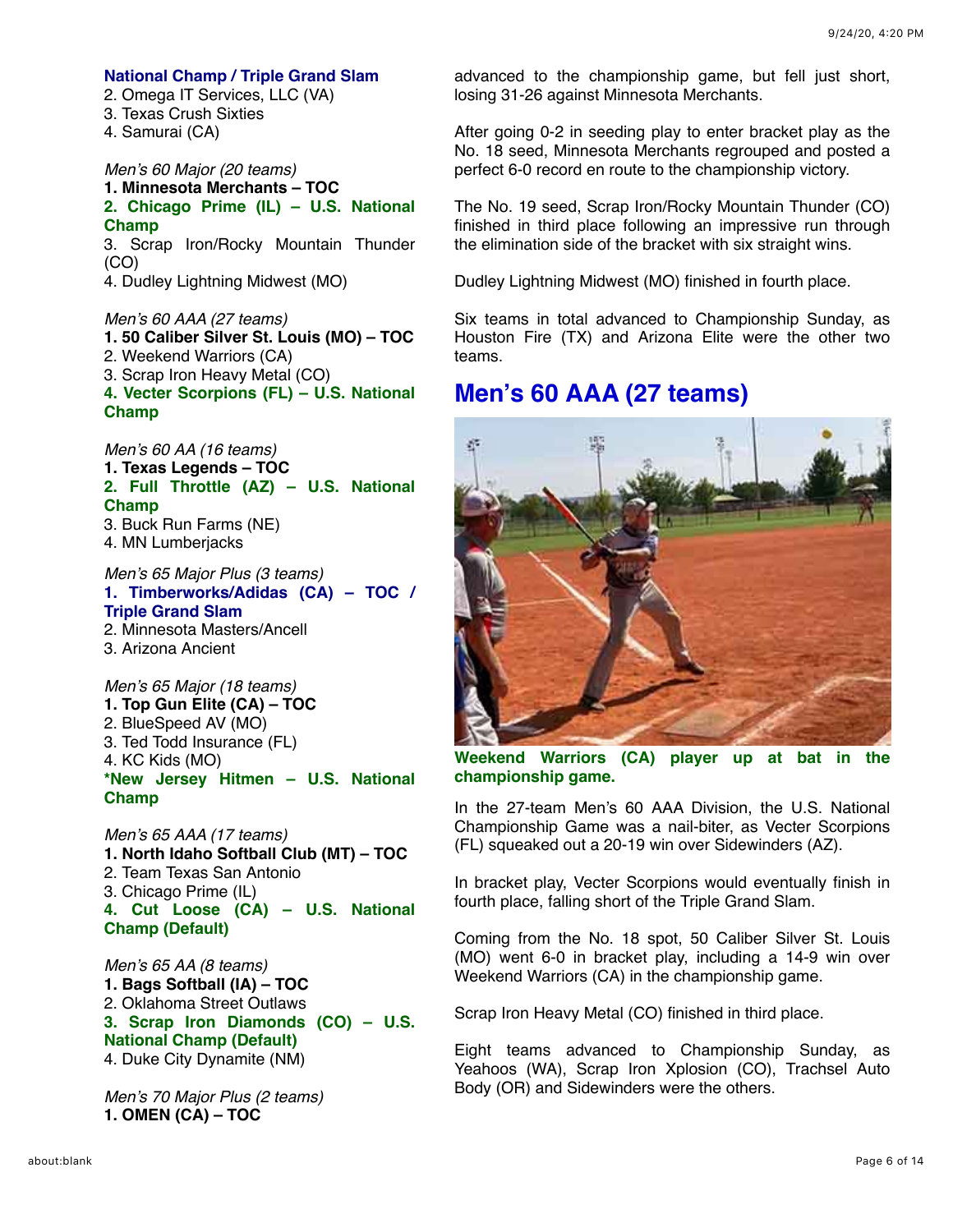#### **2. Venom (FL) – U.S. National Champ**

*Men's 70 Major (8 teams)* **1. Animals (CA) – TOC 2. Sidewinders (AZ) – U.S. National Champ (Default)** 3. So Cal Guys

4. San Antonio Silver Streaks (TX)

*Men's 70 AAA (11 teams)* **1. Codgers/BCT (ID) – TOC** 2. USA Patriots (OK) **3. Scrap Iron 5280 (CO) – U.S. National Champ (Default)** 4. Relentless (TX)

*Men's 70 AA (5 teams)* **1. Valley Fog (CA) – TOC 2. Franklin Loan Center (CA) – U.S. National Champ (Default)** 3. STL Vision (MO) 4. California Oaks

*Men's 75 Major Plus (2 teams)* **1. OMEN (CA) – TOC / Triple Grand Slam** 2. Sidewinders (AZ)

*Men's 75 Major (5 teams)* **1. Venom (FL) – TOC / U.S. National Champ / Triple Grand Slam** 2. Tharaldon's (NV) 3. Tri-State Diamondbacks (NM) 4. Las Vegas Coyotes (NV)

*Men's 75 Silver (7 teams)* **1. St. George Raptors (UT) – TOC** 2. Minnesota Masters **3. Arizona Outlaws – U.S. National Champion (Default)** 4. Chicago Gray Sox (IL)

*Men's 80/85 Gold (6 teams)* **1. Git-R-Done 80 (CA) – Triple Grand Slam** 2. ProHealth Care 80 (WI) 3. ProHealth Care 85 (MN)

4. Redwood City Gold Rush (CA)

*Men's 80 Platinum (2 teams)* **1. Top Gun 80 Gold (CA)** 2. Scrap Iron Gray Berets (CO)

## **Men's 60 AA (16 teams)**

In the 16-team Men's 60 AA Division, Full Throttle (AZ) defeated NoVa STORM (VA) 27-21 in the U.S. National Championship Game.

Full Throttle reached the championship game; however, they would fall short of the Triple Grand Slam, losing the 16-5 against Texas Legends.

Texas Legends went 2-0 in seeding, and completed the perfect weekend going 5-0 in bracket play.

Buck Run Farms (NE) won four elimination games to eventually finish in third place, while MN Lumberjacks rounded out the top four finishers.

Scrap Iron Rockies (CO) and Tri City Legends (WA) were among the six teams that advanced to Championship Sunday.

**[CLICK HERE](https://mandrillapp.com/track/click/30606666/www.seniorsoftball.com?p=eyJzIjoiT3ZyM0ZrSTdRZGZHN05XR29NN2hhem44WUdBIiwidiI6MSwicCI6IntcInVcIjozMDYwNjY2NixcInZcIjoxLFwidXJsXCI6XCJodHRwczpcXFwvXFxcL3d3dy5zZW5pb3Jzb2Z0YmFsbC5jb21cXFwvd2NcXFwvd2MyMDIwXFxcL1dNQy0yMC02MC5wZGZcIixcImlkXCI6XCI3ZmY1NTYxMDBkMGY0MTI1YjViMWNiZWY5YzZkNWM3NFwiLFwidXJsX2lkc1wiOltcImQ0OTRlYWY5OGE1MmI2ZDMxM2VkY2U3ZjRlYjM4NjM5ZjhkZmZhYWZcIl19In0) for full game-by-game scores from the Men's 60 Divisions (make sure to refresh your page).**

## **[Elder Statesmen Flourish During](https://mandrillapp.com/track/click/30606666/seniorsoftball.com?p=eyJzIjoidDBWUmszWXl3OUNET0lsYWtvT2VLNjhuYmFVIiwidiI6MSwicCI6IntcInVcIjozMDYwNjY2NixcInZcIjoxLFwidXJsXCI6XCJodHRwczpcXFwvXFxcL3NlbmlvcnNvZnRiYWxsLmNvbVxcXC8_bmV3cyZzdG9yeT0xNzIwXCIsXCJpZFwiOlwiN2ZmNTU2MTAwZDBmNDEyNWI1YjFjYmVmOWM2ZDVjNzRcIixcInVybF9pZHNcIjpbXCJlNWU4MWZkMjc5ODZmMDdlOTJiZTQyZmM1NWM1MjM5MzU3MjcxYzQ4XCJdfSJ9) Session 2 of 2020 WMC**



ST. GEORGE, Utah - The World Masters Championships continued here with session two on Sept. 21, as the elder statesmen of the game, the Men's  $65 - 85$  age divisions, took to the fields.

A total of 94 teams, representing 22 states, played across 13 divisions on four complexes over a three-day span.

Three U.S. National Championship Games were played,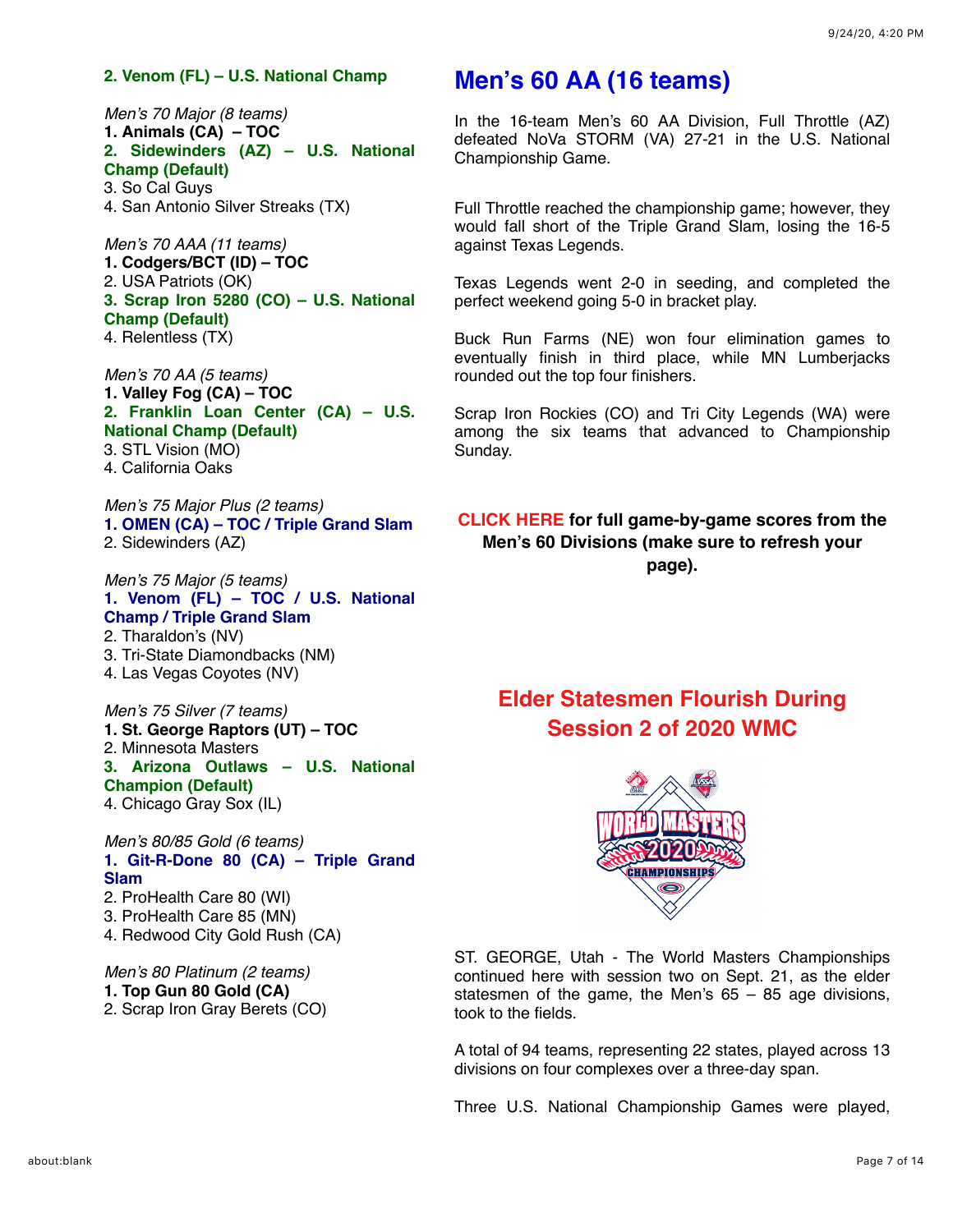## **[2020 Women's World Cup](https://mandrillapp.com/track/click/30606666/seniorsoftball.com?p=eyJzIjoiTGU4TzlwMzRtVy00cDVkdnZXLW1Dbjkzb01JIiwidiI6MSwicCI6IntcInVcIjozMDYwNjY2NixcInZcIjoxLFwidXJsXCI6XCJodHRwczpcXFwvXFxcL3NlbmlvcnNvZnRiYWxsLmNvbVxcXC8_bmV3cyZzdG9yeT0xNzIxXCIsXCJpZFwiOlwiN2ZmNTU2MTAwZDBmNDEyNWI1YjFjYmVmOWM2ZDVjNzRcIixcInVybF9pZHNcIjpbXCJlNWU4MWZkMjc5ODZmMDdlOTJiZTQyZmM1NWM1MjM5MzU3MjcxYzQ4XCJdfSJ9) Postponed**



The inaugural Women's World Cup Championship, scheduled for next month, October 30 – November 1, in Valdosta, GA, at Freedom Park (2018 SSUSA Complex of the Year), has been postponed.

The event has been re-scheduled to next year, October 29-31, 2021 in Valdosta.

The 2021 Women's World Cup will give even more women's teams (aged 40-75) the opportunity to win a FREE ENTRY!

Play in any four (4) SSUSA Tournaments listed below and get free entry into the SSUSA 2021 Women's World Cup Championships.

Play in three and get \$200 off the entry.

Play in two and get \$100 off the entry.

The following tournaments from the 2020 season count towards 2021:

• 2019 Winter Worlds (2020 roster event), Phoenix, AZ

- Spring Nationals, Polk County, FL
- Eastern National Championships, Loudoun, VA

• Western National Championships, St. George, UT

Here are the 2021 Tournaments:

• 2020 Winter Nationals (2021 roster event), Ft. Myers, FL

• 2020 Winter Worlds (2021 roster event), Phoenix, AZ

- Spring Nationals, Polk County, FL
- Tidewater Classic in Virginia Beach, VA
- Spring Worlds in St. George, Utah
- Southwest Championships in Las Vegas
- High Desert Duel, Albuquerque, NM

with the Eastern National Champs going 3-0.

Of the three teams, Venom (FL), 75 Major, would go on to complete the Triple Grand Slam.

Joining Venom 75 in the Triple Grand Slam club included: Timberworks/Adidas (CA) – 65 Major Plus, OMEN (CA) – 75 Major Plus, and Git-R-Done (CA) – 80 AAA.

Timberworks 65, OMEN 75, and Git-R-Done 80 entered the tournament as default U.S. National Champions.

# **Men's 65 Major Plus (3 teams)**

There was no surprise winner in the three-team Men's 65 Major Plus Division, as Timberworks/Adidas (CA) once again claimed the World Masters title.

Timberworks entered bracket play as the #2 seed, and posted a perfect 3-0 record, including a 25-10 win over top seed MN Masters/Ancell in the championship game.

For Timberworks, this is the team's fifth straight WMC title.

Additionally, as the Western National and U.S. National Champion, both by default, this is the team's fourth straight Triple Grand Slam title as well.

AZ Ancient finished in third place.

## **Men's 65 Major (18 teams)**

The largest division of the second session was the 18-team Men's 65 Major Division.

The division featured a U.S. National Championship game, as the New Jersey Hitmen edged out a thriller, 21-20, over Top Gun Elite (CA).

Earning the top seed, NJ Hitmen was unable to advance to Championship Wednesday, going 1-2 in bracket play.

Bouncing back from its lost in the U.S. National Championship Game, Top Gun Elite regrouped and rattled off four straight wins to advance to the championship game.

Meeting Top Gun in the championship game was red hot BlueSpeed AV (MO), who had won five straight elimination games to punch their ticket into the championship game.

BlueSpeed AV would make it six straight wins with a 29-18 victory, forcing the decisive "if" game.

However, Top Gun avoided the dreaded double-dip, cruising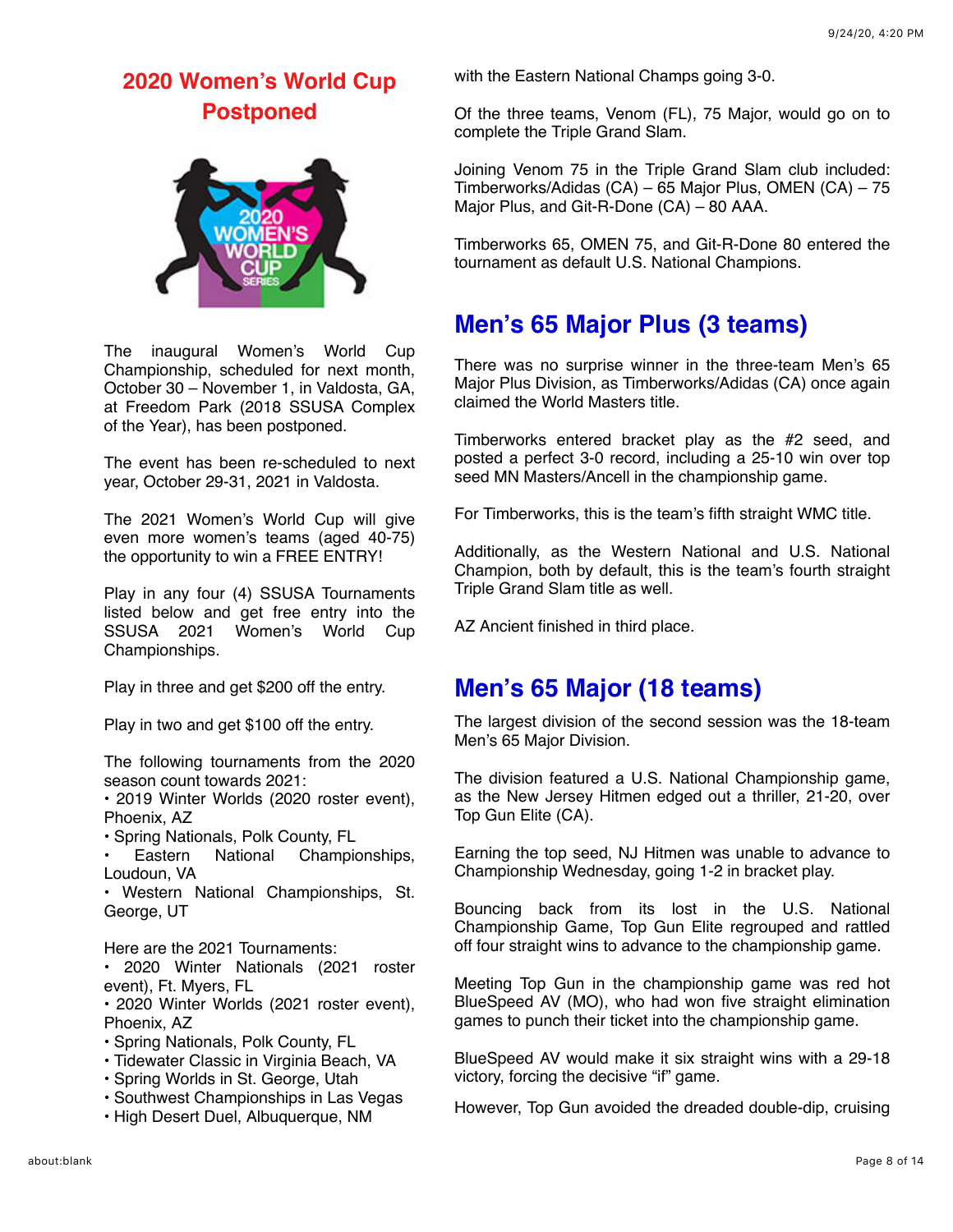• Atlantic Coast Championships in Raleigh, NC

- Rock 'n' Reno Challenge Cup
- Midwest Championships in Rogers, AR
- CT Masters
- Crabtown Classic, Glenn Burnie, MD
- War of the Roses, York, PA<br>• Eastern National C
- Eastern National Championships, Loudoun, VA

• Western National Championships, Sacramento, CA

# **[Oktoberfest Classic Updated](https://mandrillapp.com/track/click/30606666/seniorsoftball.com?p=eyJzIjoiVHpyRThNMnVka3NjSENNd3hRRXlzX251aWMwIiwidiI6MSwicCI6IntcInVcIjozMDYwNjY2NixcInZcIjoxLFwidXJsXCI6XCJodHRwczpcXFwvXFxcL3NlbmlvcnNvZnRiYWxsLmNvbVxcXC8_bmV3cyZzdG9yeT0xNzA3XCIsXCJpZFwiOlwiN2ZmNTU2MTAwZDBmNDEyNWI1YjFjYmVmOWM2ZDVjNzRcIixcInVybF9pZHNcIjpbXCJlNWU4MWZkMjc5ODZmMDdlOTJiZTQyZmM1NWM1MjM5MzU3MjcxYzQ4XCJdfSJ9) - 2020 TOC Qualifier**



The inaugural **[Oktoberfest Classic](https://mandrillapp.com/track/click/30606666/seniorsoftball.com?p=eyJzIjoicVhoLWhjR2ZzQ2NzNFNQSFBfZ25XcVc1TkNFIiwidiI6MSwicCI6IntcInVcIjozMDYwNjY2NixcInZcIjoxLFwidXJsXCI6XCJodHRwczpcXFwvXFxcL3NlbmlvcnNvZnRiYWxsLmNvbVxcXC8_ZXZlbnQ9MTU1NVwiLFwiaWRcIjpcIjdmZjU1NjEwMGQwZjQxMjViNWIxY2JlZjljNmQ1Yzc0XCIsXCJ1cmxfaWRzXCI6W1wiZTVlODFmZDI3OTg2ZjA3ZTkyYmU0MmZjNTVjNTIzOTM1NzI3MWM0OFwiXX0ifQ)**, originally scheuduled to be a 2021 roster event, has been changed to a 2020 roster event, with winners eligible for the upcoming Tournament of Champions (TOC) in January 2021.

The Oktoberfest Classic will be held in Polk County, FL, home of the TOC, October 24 – 25. Games will be played at Auburndale Sports Complex and Walker Road Softball Complex.

#### **Entry deadline is October 9!**

## **[2021 Season Right Around](https://mandrillapp.com/track/click/30606666/seniorsoftball.com?p=eyJzIjoidkc3bXJDeDR1WE1fSVRCWWhHZDdwZ2ltV0pJIiwidiI6MSwicCI6IntcInVcIjozMDYwNjY2NixcInZcIjoxLFwidXJsXCI6XCJodHRwczpcXFwvXFxcL3NlbmlvcnNvZnRiYWxsLmNvbVxcXC8_bmV3cyZzdG9yeT0xNzE3XCIsXCJpZFwiOlwiN2ZmNTU2MTAwZDBmNDEyNWI1YjFjYmVmOWM2ZDVjNzRcIixcInVybF9pZHNcIjpbXCJlNWU4MWZkMjc5ODZmMDdlOTJiZTQyZmM1NWM1MjM5MzU3MjcxYzQ4XCJdfSJ9) the Corner**

SSUSA will host its annual Winter National and World Championships in Novemnber to jump start the 2021 season.

The **[Winter National](https://mandrillapp.com/track/click/30606666/seniorsoftball.com?p=eyJzIjoibmN3LUoyWVFHMzFLTEVveExUVFY4QTJGSm44IiwidiI6MSwicCI6IntcInVcIjozMDYwNjY2NixcInZcIjoxLFwidXJsXCI6XCJodHRwczpcXFwvXFxcL3NlbmlvcnNvZnRiYWxsLmNvbVxcXC8_ZXZlbnQ9MTUxM1wiLFwiaWRcIjpcIjdmZjU1NjEwMGQwZjQxMjViNWIxY2JlZjljNmQ1Yzc0XCIsXCJ1cmxfaWRzXCI6W1wiZTVlODFmZDI3OTg2ZjA3ZTkyYmU0MmZjNTVjNTIzOTM1NzI3MWM0OFwiXX0ifQ)**

to a 28-13 win in the final game to claim the WMC title.

Ted Todd Insurance (FL) finished in third place, while KC Kids (MO) rounded out the top four finishers.

Eight teams advanced to the final day of play, as Last Call (NV), Wisconsin Masters, Arizona Scorpions, and Oregon Crabs and were the others.

### **Men's 65 AAA (17 teams)**



**Action from the Men's 65 AAA Championship Game.**

In the 17-team Men's 65 AAA Division, North Idaho Softball Club (MT) posted a perfect 7-0 record on the week, going 2- 0 in seeding, and 5-0 in bracket play, including a 17-10 win over Team Texas San Antonio in the championship game.

Top seed Chicago Prime (IL) won four straight elimination games en route to a third place finish.

Cut Loose, the U.S. National Champion by default, rounded out the top four finishers.

Eight teams advanced to the final day of play, as Los Vatos VIejos (AZ), Texas Thunder, Fierce Firearms (UT), and Carriage Homes (AR) were the others.

## **Men's 65 AA (8 teams)**

In the eight-team Men's 65 AA Division, the top two seeds battled it out for the championship.

Coming out of the elimination side of the bracket, Oklahoma Street Outlaws defeated Bags Softball (IA), 15-10, in the championship game, to force the "if" game.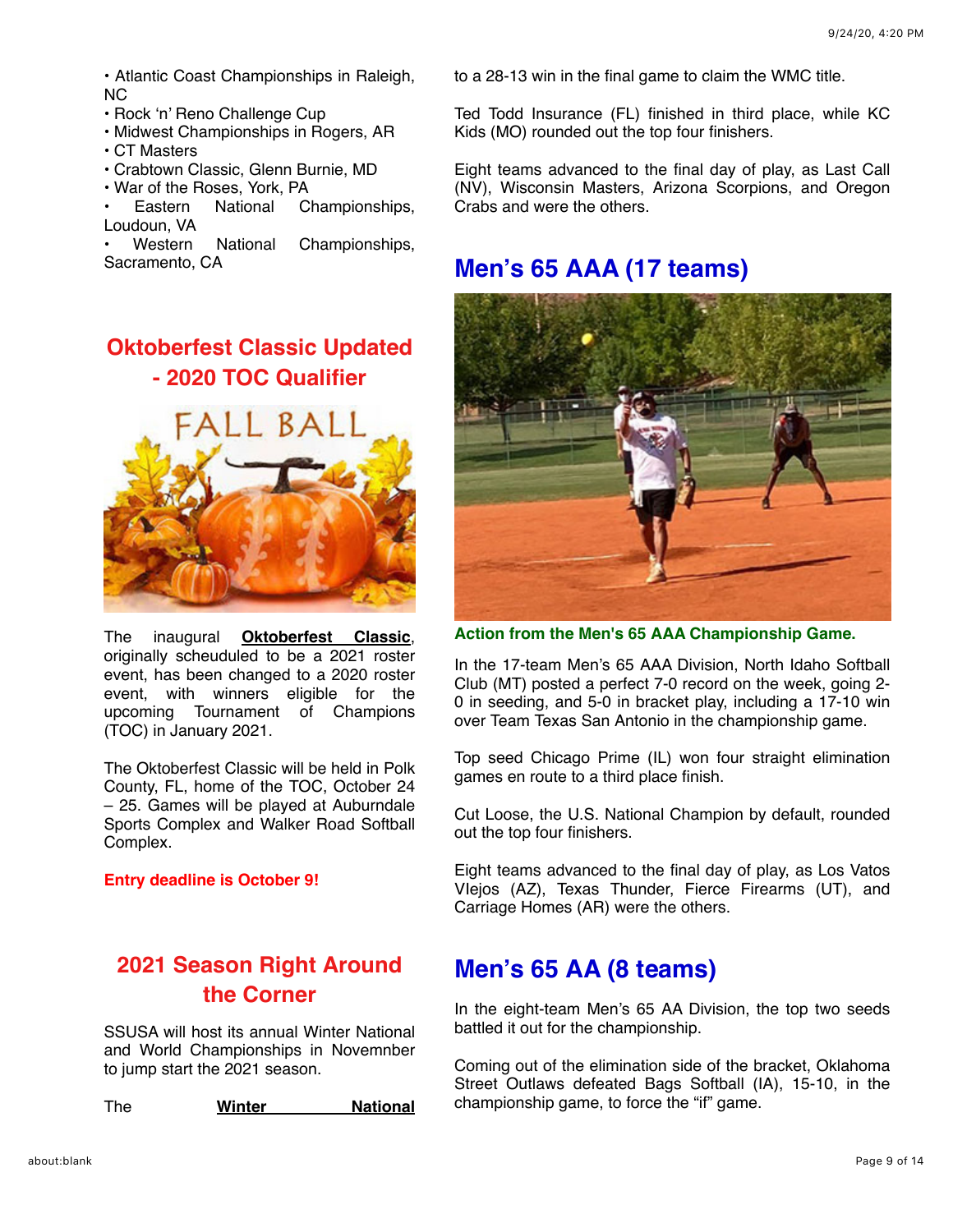**Championships** is [scheduled for](https://mandrillapp.com/track/click/30606666/seniorsoftball.com?p=eyJzIjoibmN3LUoyWVFHMzFLTEVveExUVFY4QTJGSm44IiwidiI6MSwicCI6IntcInVcIjozMDYwNjY2NixcInZcIjoxLFwidXJsXCI6XCJodHRwczpcXFwvXFxcL3NlbmlvcnNvZnRiYWxsLmNvbVxcXC8_ZXZlbnQ9MTUxM1wiLFwiaWRcIjpcIjdmZjU1NjEwMGQwZjQxMjViNWIxY2JlZjljNmQ1Yzc0XCIsXCJ1cmxfaWRzXCI6W1wiZTVlODFmZDI3OTg2ZjA3ZTkyYmU0MmZjNTVjNTIzOTM1NzI3MWM0OFwiXX0ifQ) November 10 – 15, in Ft. Myers, Fla. **The entry deadline is October 25**.

The **[Winter World Championships](https://mandrillapp.com/track/click/30606666/seniorsoftball.com?p=eyJzIjoibzlZT3B4S0RDVDRRWDJfVFlmMVhaaUNud2NvIiwidiI6MSwicCI6IntcInVcIjozMDYwNjY2NixcInZcIjoxLFwidXJsXCI6XCJodHRwczpcXFwvXFxcL3NlbmlvcnNvZnRiYWxsLmNvbVxcXC8_ZXZlbnQ9MTUxNFwiLFwiaWRcIjpcIjdmZjU1NjEwMGQwZjQxMjViNWIxY2JlZjljNmQ1Yzc0XCIsXCJ1cmxfaWRzXCI6W1wiZTVlODFmZDI3OTg2ZjA3ZTkyYmU0MmZjNTVjNTIzOTM1NzI3MWM0OFwiXX0ifQ)** is scheduled for November 17 – 22, in Phoenix, AZ. **The entry deadline is October 27**.

Be sure to contact SSUSA (916-326-5303 / **[info@seniorsoftball.com](mailto:info@seniorsoftball.com)**) to enter your team into either touranment.

Managers, you can go ahead and register your team online for 2021 and begin building your 2021 annual roster.

### **[OBITUARIES - 9/24/20](https://mandrillapp.com/track/click/30606666/seniorsoftball.com?p=eyJzIjoicTZHc1VWbjFDSFRwei12ME5iTTQxeEtPUTVRIiwidiI6MSwicCI6IntcInVcIjozMDYwNjY2NixcInZcIjoxLFwidXJsXCI6XCJodHRwczpcXFwvXFxcL3NlbmlvcnNvZnRiYWxsLmNvbVxcXC8_bmV3cyZzdG9yeT0xNzE0XCIsXCJpZFwiOlwiN2ZmNTU2MTAwZDBmNDEyNWI1YjFjYmVmOWM2ZDVjNzRcIixcInVybF9pZHNcIjpbXCJlNWU4MWZkMjc5ODZmMDdlOTJiZTQyZmM1NWM1MjM5MzU3MjcxYzQ4XCJdfSJ9)**



**William "Bill" Joseph Esler**

Bill Esler, 60, of Westfield, N.J., died on Sept. 14.

In SSUSA, Esler was a long-time member of Phoenix Tube 50 and 55 (formerly Cryans and Willie McBrides). He played with the 50s team from 2010-2013, and then the 55s team from 2016-2017.

At the 2013 Tournament of Champions (TOC), Esler earned All-Tournament honors, helping to lead his Phoenix Tube team to a runner-up finish in the 50 AAA Division.

"Bill was a great guy, and a true gentleman," said Michael Boone, SSUSA National Director. "I really enjoyed playing against him over the years, in both leagues and tournaments."

Avoided the double-dip, top seed Bags Softball avenged its lone loss of the tournament with a 25-19 win in the rubber match.

Scrap Iron Diamonds (CO), the U.S. National Champion by default, finished in third place, while Duke City Dynamite (NM) rounded out the top four finishers.

**[CLICK HERE](https://mandrillapp.com/track/click/30606666/www.seniorsoftball.com?p=eyJzIjoiS1FEczFWNUMwOGg5QzNsTVp1aExhZTREb2M0IiwidiI6MSwicCI6IntcInVcIjozMDYwNjY2NixcInZcIjoxLFwidXJsXCI6XCJodHRwczpcXFwvXFxcL3d3dy5zZW5pb3Jzb2Z0YmFsbC5jb21cXFwvd2NcXFwvd2MyMDIwXFxcL1dNQy0yMC02NS5wZGZcIixcImlkXCI6XCI3ZmY1NTYxMDBkMGY0MTI1YjViMWNiZWY5YzZkNWM3NFwiLFwidXJsX2lkc1wiOltcIjYwZTI4YjQ4YjBlNTc1ZDE4ZTIyMzM1MDlkMTJjNTc0MmQwMWNmYmZcIl19In0) for game-by-game scores in the Men's 65 Divisions (make sure to refresh your page).**

# **Men's 70 Major Plus (2 teams)**



**Action from the Men's 70 Major Plus Championship Game.**

The Men's 70 Major Plus Division featured a best of three game series between OMEN (CA) and Venom (FL).

The opening game of the series was the U.S. National Championship game, which Venom took 17-13.

OMEN answered back with an offensive onslaught, winning 36-19.

In the rubber match, OMEN completed the comeback, winning 25-13, to take home the WMC title.

# **Men's 70 Major (8 teams)**

In the eight-team Men's 70 Major Division, Animals (CA) went unbeaten, going 3-0 in seeding and 4-0 in bracket play, including a 33-20 win over Sidewinders (AZ) in the championship game.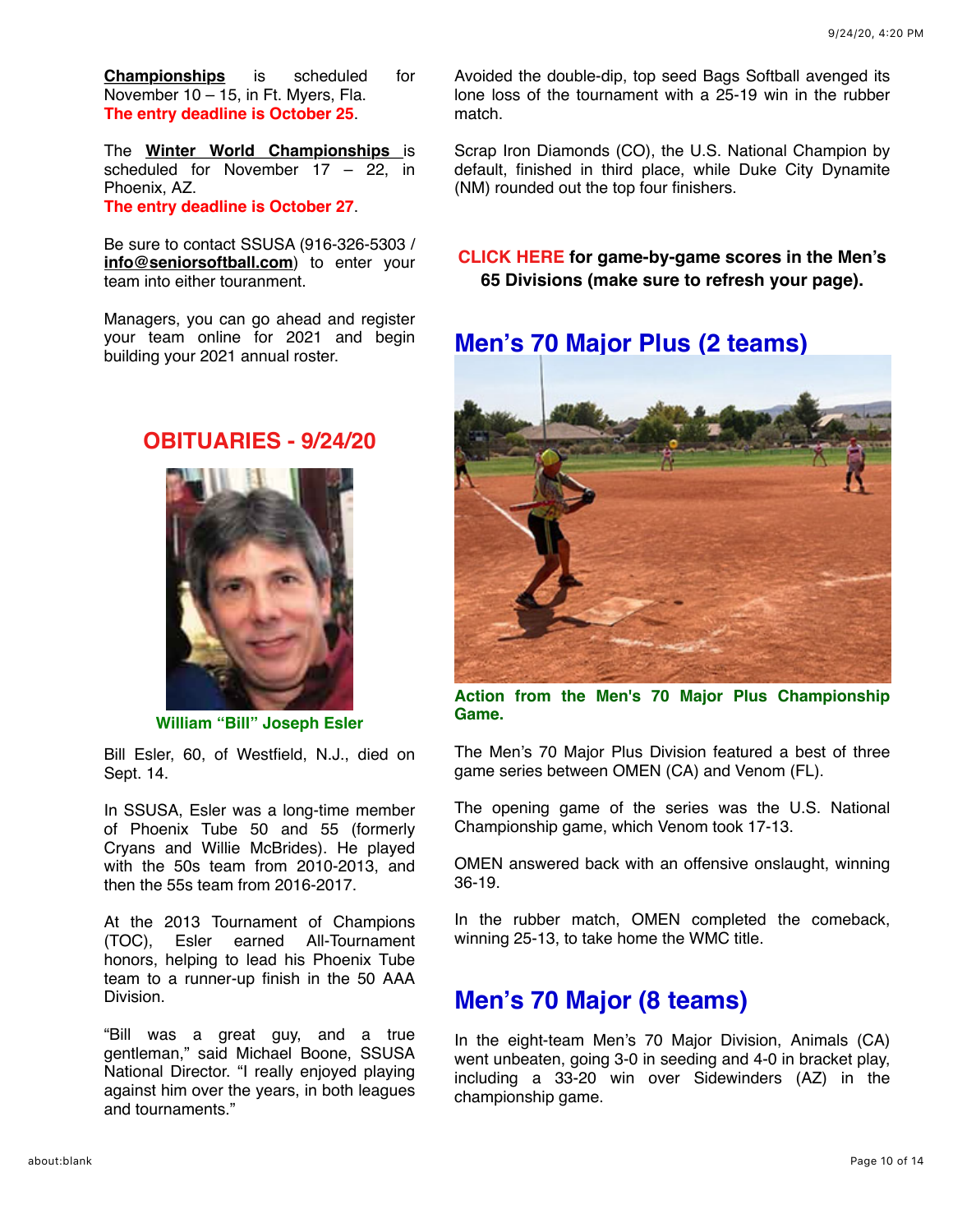Outside of senior softball, Esler was dedicated to High Expectations Inc., an organization committed to the Special Needs community, where he served as the Director of the NJ Hawks Soccer League. He also coached numerous Special Olympics teams.

Additionally, Esler spent weekends as a referee for the Westfield Basketball Association, and coached his daughter's youth softball and soccer teams.

Esler earned a Bachelor's Degree in Computer Science from Monmouth College, and worked for CR Bard in Information Technology for over 30 years.

#### *In Memoriam*

Charles (Charlie) Bell, 68, of Rancho Cordova, Calif., died on May 15.

The championship game was a re-match of the Western National Championship game, which Sidewinders won 18-6.

So Cal Guys finished in third place, while San Antonio Silver Streaks (TX) rounded out the top four finishers.

### **Men's 70 AAA (11 teams)**

In the 11-team Men's 70 AAA Division, Codgers/BCT (ID), the No. 8 seed in the bracket, posted a flawless 5-0 record in bracket play, including a 17-7 win over USA Patriots (OK) in the championship game.

USA Patriots had won three straight elimination games to reach the title game.

Scrap Iron 5280 (CO), the U.S. National Champion by default, finished in third place.

Relentless (TX) rounded out the top four finishers.

### **Men's 70 AA (5 teams)**

In the five-team Men's 70 AA Division, Valley Fog (CA went 3-0 in bracket play, including a 30-13 win over Franklin Loan Center (CA) in the championship game.

Franklin Loan Center entered the default U.S. National Championship.

Top seed STL Vision (MO) finished in third place, while California Oaks finished in fourth.

**[CLICK HERE](https://mandrillapp.com/track/click/30606666/www.seniorsoftball.com?p=eyJzIjoiWDQ2RWZhUlJyZUlzUFRTcWowYUVBQmtpWE5zIiwidiI6MSwicCI6IntcInVcIjozMDYwNjY2NixcInZcIjoxLFwidXJsXCI6XCJodHRwczpcXFwvXFxcL3d3dy5zZW5pb3Jzb2Z0YmFsbC5jb21cXFwvd2NcXFwvd2MyMDIwXFxcL1dNQy0yMC03MC5wZGZcIixcImlkXCI6XCI3ZmY1NTYxMDBkMGY0MTI1YjViMWNiZWY5YzZkNWM3NFwiLFwidXJsX2lkc1wiOltcIjc5ZWEwNGE4YTMxYjFiMmFmOTJjMGUxZWFlYjI1MDJhZTI2NTA1NmFcIl19In0) for game-by-game scores in the Men's 70 Divisions (make sure to refresh your page).**

## **Men's 75 Major Plus (2 teams)**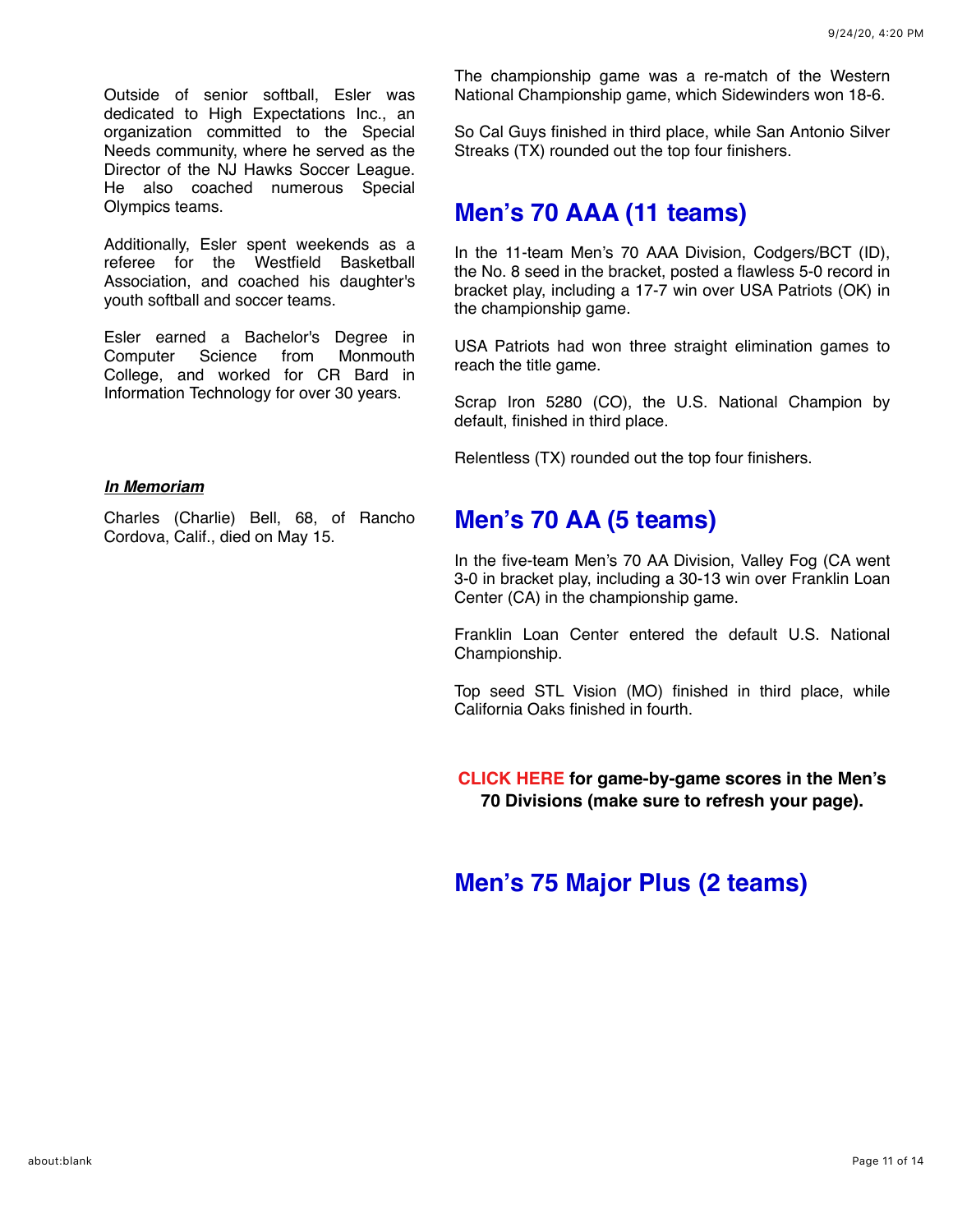

**OMEN (CA) - Men's 75 Major Plus Champions**

OMEN (CA) and Sidewinders (AZ) played a best of threegame series for the Men's 75 Major Plus Division.

OMEN swept the series by scores of 13-9 and 16-8, respectively, to win the WMC and earn the Triple Grand Slam.

# **Men's 75 Major (5 teams)**

Every game counted in the five-team Men's 75 Major Division, with a full four-game round robin determining the champion.

With a perfect record of 4-0, including a 21-17 win over Tharaldon's (NV) in the U.S. National Championship Game, Venom (FL) took home the WMC and the Triple Grand Slam.

Tharaldon's finished second with a 3-1 record, while Tri-State Diamondbacks (NM) finish third. Las Vegas Cotoyes (NV) rounded out the top four finish.

# **Men's 75 Silver (7 teams)**

The seven-team Men's 75 Silver Division also featured fullgame round robin with best record determining the champion.

With equal 5-1 records, St. George Raptors (UT) and Minnesota Masters tied for first place.

Benefiting from home field advantage, St. George Raptors earned the tie-breaker via its 7-6 head-to-head win over Minnesota Masters.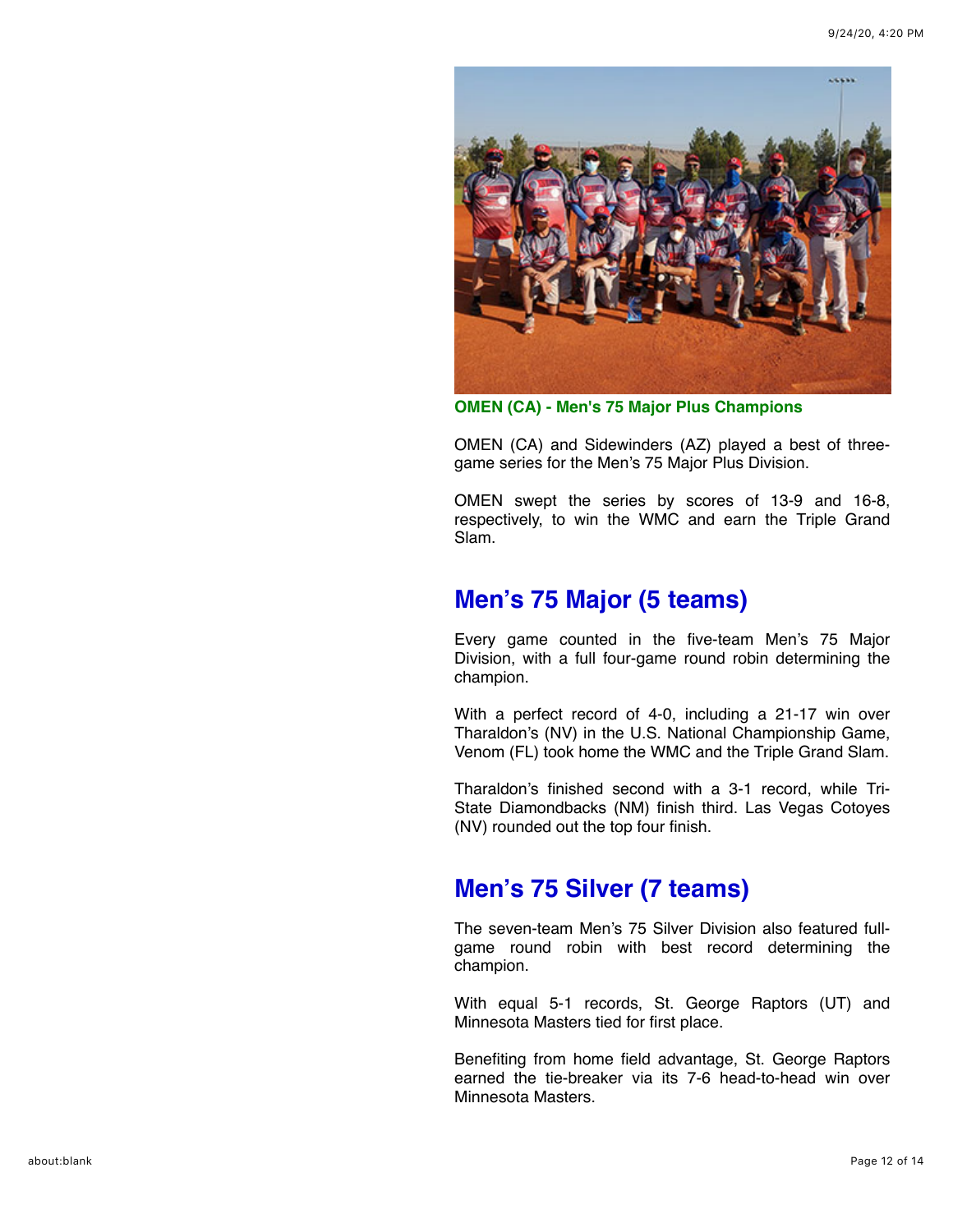There was also a tie for third place, as Arizona Outlaws and Chicago Gray Sox (IL) tied with identical 4-2 record.

With its head-to-head win over Chicago Gray Sox, 32-26, Arizona Outlaws earned the tie-breaker to take third place. Arizona Outlaws entered the tournament as the default U.S. National Champion.

### **Men's 80/85 Gold (6 teams)**

Another full-game round robin with best record wins was used to crown the champion of the six-team Men's 80/85 Gold Division.

With a 4-1 mark, Git-R-Done 80 (CA), the default U.S. National Champion, took the top spot for the WMC title and Triple Grand Slam title.

With identical 3-2 records, ProHealth Care 80 (WI) and ProHealth Care 85 (MN) tied for second place.

Breaking the tie was ProHealth Care 80's 16-15 win over ProHealth Care 85.

There was a also a tie for fourth, as Redwood City Gold Rush (CA) and Top Gun Diamond (CA) posted equal 2-3 records.

With its head-to-head win over Top Gun Diamond, 19-16, Redwood City Gold Rush finished fourth.

### **Men's 80 Platinum (2 teams)**

The best of three game series between Top Gun 80 Gold (CA) and Scrap Iron Grey Berets (CO) in the Men's 80 Platinum went the distance. The series featured a rematch of the Men's 80 Platinum Division at the Western National between the same two teams. Scrap Iron Gray Berets swept that series by scores of 26-13 and 24-16, respectively.

In game one, Top Gun 80 Gold struck first with a 23-17 win.

Looking to even the series, Scrap Iron Grey Berets evened things out with a thrilling 24-23 win.

In the rubber-match, Top Gun 80 Gold secured the title with a 16-10 win.

**[CLICK HERE f](https://mandrillapp.com/track/click/30606666/www.seniorsoftball.com?p=eyJzIjoiZUJnbTJxN3JXbnB6OTRMZi1yZUYtQWtvN3hVIiwidiI6MSwicCI6IntcInVcIjozMDYwNjY2NixcInZcIjoxLFwidXJsXCI6XCJodHRwczpcXFwvXFxcL3d3dy5zZW5pb3Jzb2Z0YmFsbC5jb21cXFwvd2NcXFwvd2MyMDIwXFxcL1dNQy0yMC03NS5wZGZcIixcImlkXCI6XCI3ZmY1NTYxMDBkMGY0MTI1YjViMWNiZWY5YzZkNWM3NFwiLFwidXJsX2lkc1wiOltcImJkZjgyNTBhOTkzZWRhZDExOWRiMWVhYjE2MzYxOGYxYzljM2Y4YjNcIl19In0)or game-by-game scores in the Men's 75 - 85 Divisions (make sure to refresh your page).**